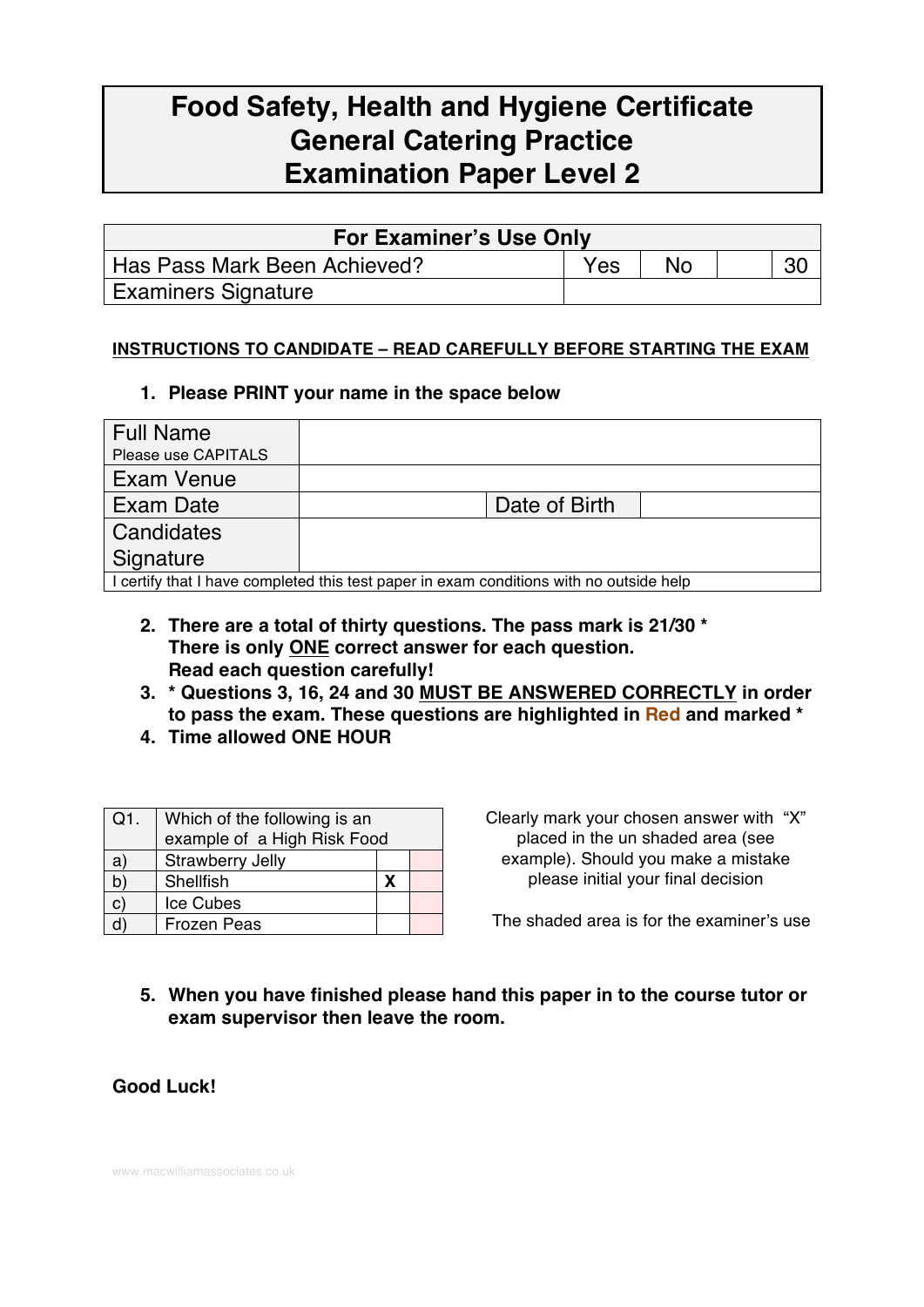| Q1.          | Which of the following would occur from POOR HYGIENE PRACTICES?       |  |  |
|--------------|-----------------------------------------------------------------------|--|--|
| a)           | Incorrect first aid facilities including detectable dressing          |  |  |
| $\mathsf{b}$ | An increase in gross profit                                           |  |  |
| $\mathbf{C}$ | A fall in business, low staff morale and possible customer complaints |  |  |
| $\mid d$     | Increased productivity                                                |  |  |

| Q2.          | What should your FIRST ACTION be if you become unwell during<br>service with sickness and diarrhoea? |  |
|--------------|------------------------------------------------------------------------------------------------------|--|
| a)           | Check the internet for cause and symptoms                                                            |  |
| b)           | Carry on working until the end of shift, then write in the accident book                             |  |
| $\mathbf{C}$ | Tell your supervisor or manager (who must send you home)                                             |  |
| d)           | Take your break early and drink plenty of clean cool water                                           |  |

| $*Q3.$       | When can you return to work following absence through gastric illness? |  |  |
|--------------|------------------------------------------------------------------------|--|--|
| $ a\rangle$  | When you are able to eat and drink again                               |  |  |
| $\mathsf{p}$ | The next day provided that symptoms have reduced                       |  |  |
| C)           | Forty eight hours after symptoms have completely ceased                |  |  |
|              | 24 hours after your shift was due to be completed                      |  |  |

| Q4.          | Which one of the following best describes why a food business should<br>have a Food Safety Management System |  |  |
|--------------|--------------------------------------------------------------------------------------------------------------|--|--|
| a)           | To give everyone the proper hours and reduce work stress                                                     |  |  |
| b)           | To control hazards that may arise during the food process within an<br>organisation                          |  |  |
| $\mathbf{C}$ | To ensure staff can complete all forms and documents in regard to<br>hygiene management                      |  |  |
| $\mathsf{d}$ | To ensure customers are correctly given the food they ordered                                                |  |  |

| Q5.          | As part of your food hygiene management system. Which one of the       |  |  |
|--------------|------------------------------------------------------------------------|--|--|
|              | following best describes what a temperature chart should display?      |  |  |
| $\mathsf{a}$ | The temperature of un-chilled food and probe details                   |  |  |
| b)           | The temperature of the fridge and freezer, time, date and average      |  |  |
|              | kitchen temperature                                                    |  |  |
| $\mathbf{C}$ | The temperature of probed food, all storage facilities, time, date and |  |  |
|              | name of the person who made the checks.                                |  |  |
| d            | The probe temperature; name and address of the business owner          |  |  |

| Q6.          | Which four requirements do bacteria need in order to grow? |  |
|--------------|------------------------------------------------------------|--|
| a)           | Food, air, time and plastic                                |  |
| b)           | Food, moisture, warmth and time                            |  |
| $\mathbf{C}$ | Food, light, moisture and colour                           |  |
| d)           | Moisture, air, chemicals and light                         |  |

| Q7.          | Which of the following foods is most associated with E Coli 0157? |  |  |
|--------------|-------------------------------------------------------------------|--|--|
| a)           | <b>Pasteurized Salad Dressing</b>                                 |  |  |
| b)           | <b>UHT Milk</b>                                                   |  |  |
| $\mathbf{C}$ | Raw beef mince                                                    |  |  |
| $\mathsf{d}$ | Purified water drops when boiled                                  |  |  |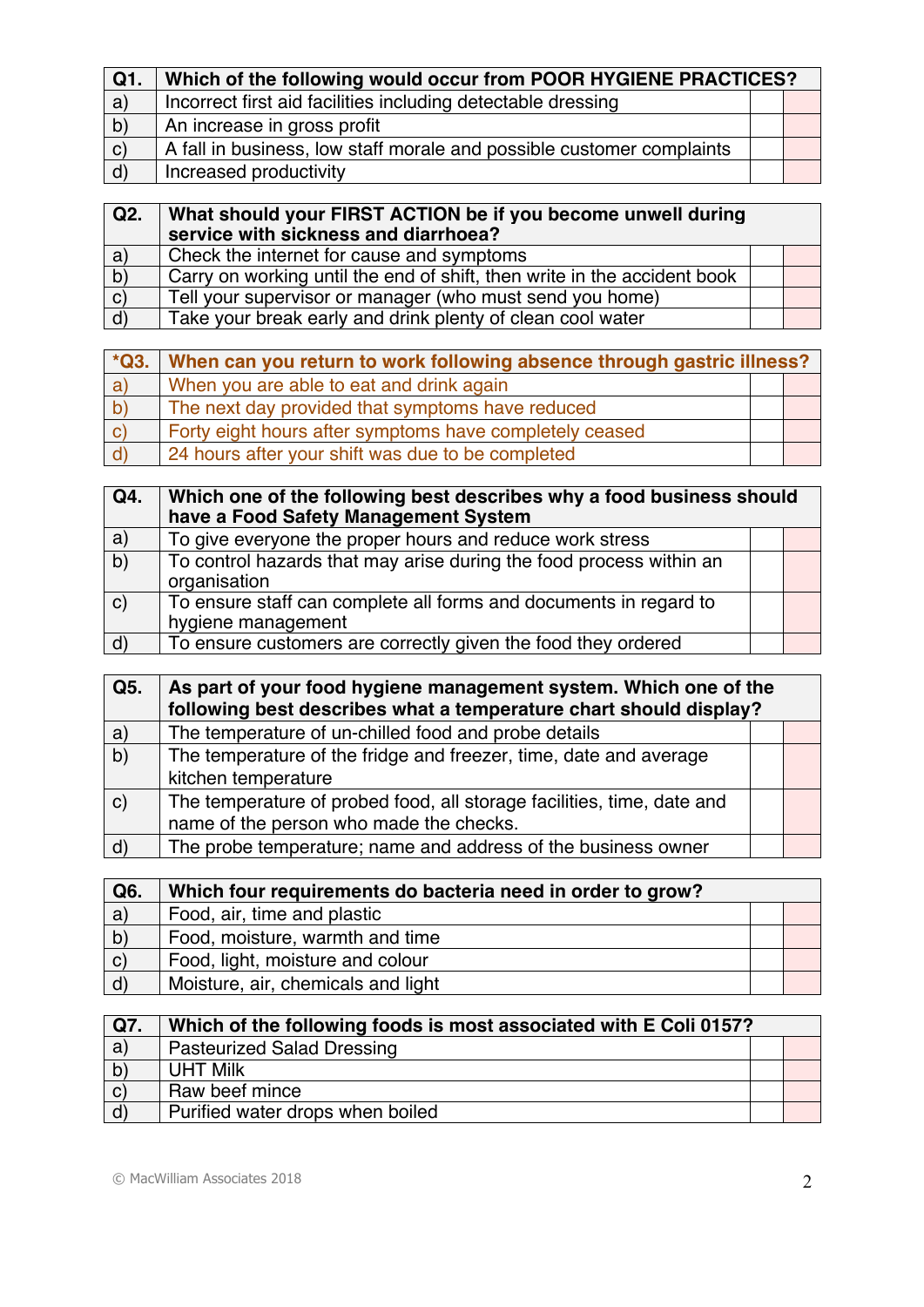| Q8.          | Which of the following is often associated with raw poultry or eggs? |  |  |
|--------------|----------------------------------------------------------------------|--|--|
| a)           | <b>Clostridium Perfringens</b>                                       |  |  |
| $\mathsf{b}$ | <b>Clostridium Botulinum</b>                                         |  |  |
| $\mathbf{C}$ | Salmonella                                                           |  |  |
| $\mathsf{d}$ | <b>Staphylococcus Aureus</b>                                         |  |  |

| Q9.          | What is the purpose of spores that live within some bacteria? |  |
|--------------|---------------------------------------------------------------|--|
| a)           | To multiply                                                   |  |
| b)           | To give the food a sour taste                                 |  |
| $\mathbf{C}$ | To survive high temperatures                                  |  |
| d            | To grow moulds                                                |  |

| Q10.         | When should a new food handler receive hygiene induction training? |  |  |
|--------------|--------------------------------------------------------------------|--|--|
| a)           | When the Environmental Heath Officer deems it necessary            |  |  |
| $\mathbf{b}$ | During the first full week at work                                 |  |  |
| (c)          | Before starting food handling duties                               |  |  |
| (d)          | After their first shift                                            |  |  |

| Q11.         | What is the minimum time and temperature control required to destroy<br>most bacteria? |  |  |
|--------------|----------------------------------------------------------------------------------------|--|--|
| a)           | 67 °c for one minute                                                                   |  |  |
| b)           | 68 ° c for two minutes                                                                 |  |  |
| $\mathbf{C}$ | 69° c for two minutes                                                                  |  |  |
| $\mathsf{d}$ | 70 °c for two minutes                                                                  |  |  |

| Q12.         | What is the best way to check the correct temperature of food? |  |
|--------------|----------------------------------------------------------------|--|
| a)           | By using a sanitised temperature probe                         |  |
| b)           | By looking and judging                                         |  |
| $\mathbf{C}$ | By Touching with the back of your hand                         |  |
| d'           | By tasting the food                                            |  |

| Q13.         | What is the best definition of Contamination                       |  |
|--------------|--------------------------------------------------------------------|--|
| a)           | The presence in food of any harmful or objectionable substance or  |  |
|              | object                                                             |  |
| b)           | Anything that looks or tastes as if it is infected including meats |  |
| $\mathsf{C}$ | All organisms that have the ability to make an individual ill      |  |
| $\mathsf{d}$ | Multiplication of spores and bacteria leading to contamination     |  |

| Q14.          | Whichis the best way of keeping rats and mice out of food premises? |  |  |
|---------------|---------------------------------------------------------------------|--|--|
| a)            | Keeping a cat                                                       |  |  |
| $\vert$ b)    | Putting poisoned food down                                          |  |  |
| $\mathbf{C}$  | Keeping everything clean and proofing the building                  |  |  |
| $\mathsf{d}'$ | Putting up a "No Entry" sign                                        |  |  |

| Q15.                         | Which of the following would help to prevent Cross Contamination? |  |  |
|------------------------------|-------------------------------------------------------------------|--|--|
| a)                           | Use wooden chopping boards                                        |  |  |
| $\overline{b}$               | Separate areas for raw and cooked meat                            |  |  |
| (c)                          | Keeping all meat stored together at the correct temperature       |  |  |
| $\mathsf{d}$                 | Wear suitable hats in the food preparation area                   |  |  |
| © MacWilliam Associates 2018 |                                                                   |  |  |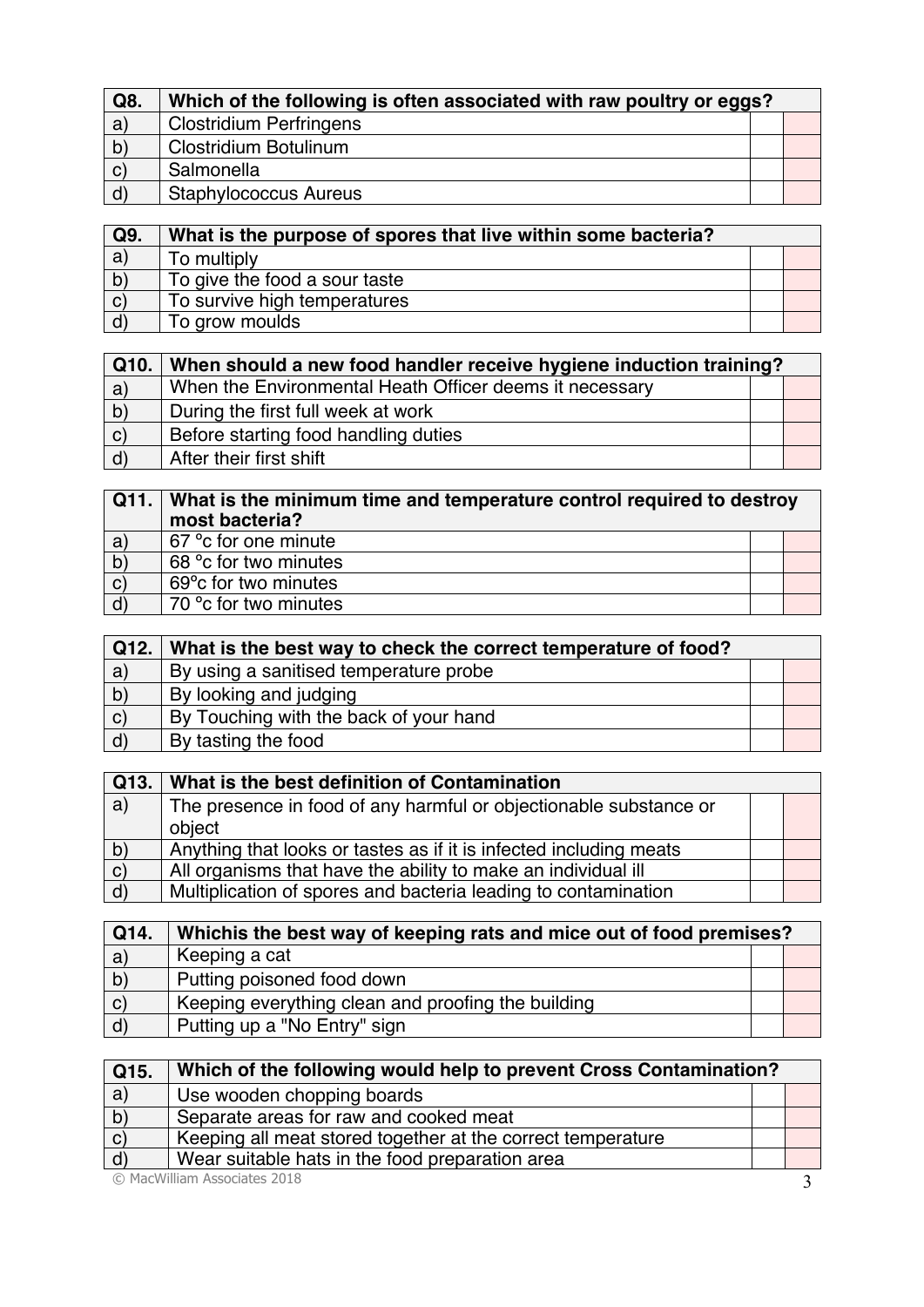|              | *Q16. Which of the following is known as the temperature "Danger Zone"<br>where bacteria may grow? |  |  |
|--------------|----------------------------------------------------------------------------------------------------|--|--|
| a)           | Between 5°c and 100 °c                                                                             |  |  |
| $\mathsf{b}$ | Between 10 <sup>o</sup> c and 65 <sup>o</sup> c                                                    |  |  |
| $\vert$ C)   | Between 5 <sup>o</sup> c and 63 <sup>o</sup> c                                                     |  |  |
|              | Between 4 <sup>o</sup> c and 50 <sup>o</sup> c                                                     |  |  |

| Q17.                | The temperature of the freezer is far too high, what action do you take? |  |  |
|---------------------|--------------------------------------------------------------------------|--|--|
| a)                  | Immediately report the matter to your supervisor                         |  |  |
| $\mathsf{b}$        | Unplug the freezer and check the records                                 |  |  |
| $\langle c \rangle$ | Close the restaurant for 24 hours while a new freezer is purchased       |  |  |
| $\mathsf{d}$        | Cook all food held in the freezer as soon as possible and re-freeze      |  |  |

|                       | Q18. If an enforcement officer found a food premises caused an imminent |  |  |
|-----------------------|-------------------------------------------------------------------------|--|--|
|                       | health risk, what would be their most likely course of action?          |  |  |
| a)                    | Photograph all refrigerator temperature records                         |  |  |
| $\mathsf{b}$          | Write a formal letter of warning to each employee on duty               |  |  |
| $\mathbf{C}^{\prime}$ | Take immediate action to close the premises                             |  |  |
| $\mathsf{d}$          | Place rodent traps and cameras in strategic areas of the kitchen        |  |  |

| $\sqrt{Q}$ 19. | Which of the following could be described as Physical Contamination? |  |  |
|----------------|----------------------------------------------------------------------|--|--|
| a)             | A paper clip found in salad                                          |  |  |
| $\mathsf{b}$   | Overalls and aprons that have been poorly laundered                  |  |  |
| $\mathbf{C}$   | Food that has been eaten before being fully de-frosted               |  |  |
| $\mathsf{d}$   | Pathogens that have multiplied for over ten hours                    |  |  |

| Q20.         | Which of the following statements is most important in the food room? |  |  |
|--------------|-----------------------------------------------------------------------|--|--|
| a)           | A food handlers clothes should easy to clean                          |  |  |
| (b)          | A food handlers clothes should be light coloured                      |  |  |
| $\mathbf{C}$ | A food handlers clothes should be tight fitting                       |  |  |
| $\mathsf{d}$ | A food handlers clothes should be clean and hygienic                  |  |  |

| Q21.                | Which of the following contain protective spores that survive in |  |
|---------------------|------------------------------------------------------------------|--|
|                     | conditions unsuitable for pathogens?                             |  |
| a)                  | Salmonella                                                       |  |
| b)                  | <b>Clostridium Perfringens</b>                                   |  |
| $\mathsf{C}$        | E Coli 0157                                                      |  |
| $\langle d \rangle$ | <b>Staphylococcus Aureus</b>                                     |  |

| Q22.         | How much bacteria does detergent kill? |  |
|--------------|----------------------------------------|--|
| a            | All of it                              |  |
| b)           | Bacteria is reduced to a safe level    |  |
| $\mathbf{C}$ | Approximately half                     |  |
|              | None of it                             |  |

| Q23.                | What is the best way to clean a food preparation area? |  |
|---------------------|--------------------------------------------------------|--|
| a)                  | Sanitize the area                                      |  |
| $\langle C \rangle$ | Use hot soapy water                                    |  |
| $\mathsf{d}$        | Use bleach                                             |  |
| $\vert$ b)          | Wipe down with sterile wipes                           |  |

© MacWilliam Associates 2018 4